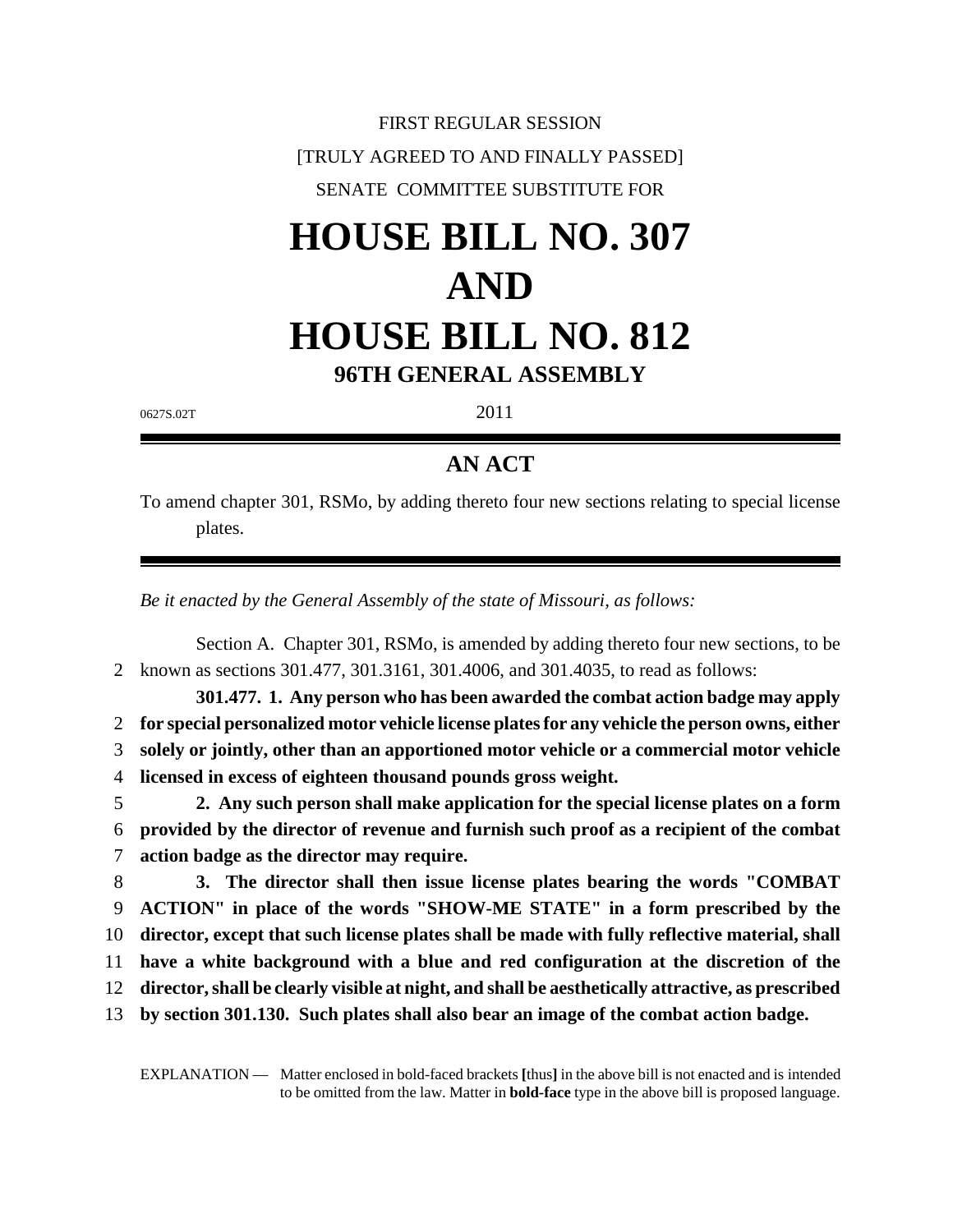### SCS HB 307 & HB 812 2

 **4. There shall be an additional fee of fifteen dollars charged for each set of special combat action badge license plates issued pursuant to this section. Notwithstanding the provisions of section 301.144, no additional fee shall be charged for the personalization of license plates issued pursuant to this section.**

 **5. There shall be no limit on the number of license plates any person qualified under this section may obtain so long as each set of license plates issued under this section is issued for vehicles owned solely or jointly by such person.**

 **6. License plates issued pursuant to the provisions of this section shall not be transferable to any other person except that any registered co-owner of the motor vehicle shall be entitled to operate the motor vehicle with such plates for the duration of the year licensed in the event of the death of the qualified person.**

 **7. The director may consult with the Missouri national guard or any other organization which represents the interests of persons receiving combat action badges when formulating the design for the special license plates described in this section.**

 **8. The director shall make all necessary rules and regulations for the administration of this section, and shall design all necessary forms required by this section. Any rule or portion of a rule, as that term is defined in section 536.010 that is created under the authority delegated in this section shall become effective only if it complies with and is subject to all of the provisions of chapter 536, and, if applicable, section 536.028. This section and chapter 536 are nonseverable and if any of the powers vested with the general assembly pursuant to chapter 536, to review, to delay the effective date, or to disapprove and annul a rule are subsequently held unconstitutional, then the grant of rulemaking authority and any rule proposed or adopted after August 28, 2011, shall be invalid and void.**

**301.3161. 1. Any person may apply for special motor vehicle license plates for any vehicle such person owns, either solely or jointly, other than an apportioned motor vehicle or a commercial motor vehicle licensed in excess of eighteen thousand pounds gross weight, after an annual contribution of twenty-five dollars to the Cass County collector of revenue. Any contribution derived from this section, except reasonable administrative costs, shall be distributed within the county as follows:**

**(1) Eighty percent to public safety; and**

**(2) Twenty percent to the Cass County parks and recreation department.**

 **2. Upon annual application and payment of twenty-five dollars the county shall issue to the vehicle owner, without further charge, an emblem-use authorization statement, which shall be presented by the owner to the department of revenue at the time of registration of a motor vehicle. Upon presentation of the annual statement, payment of a**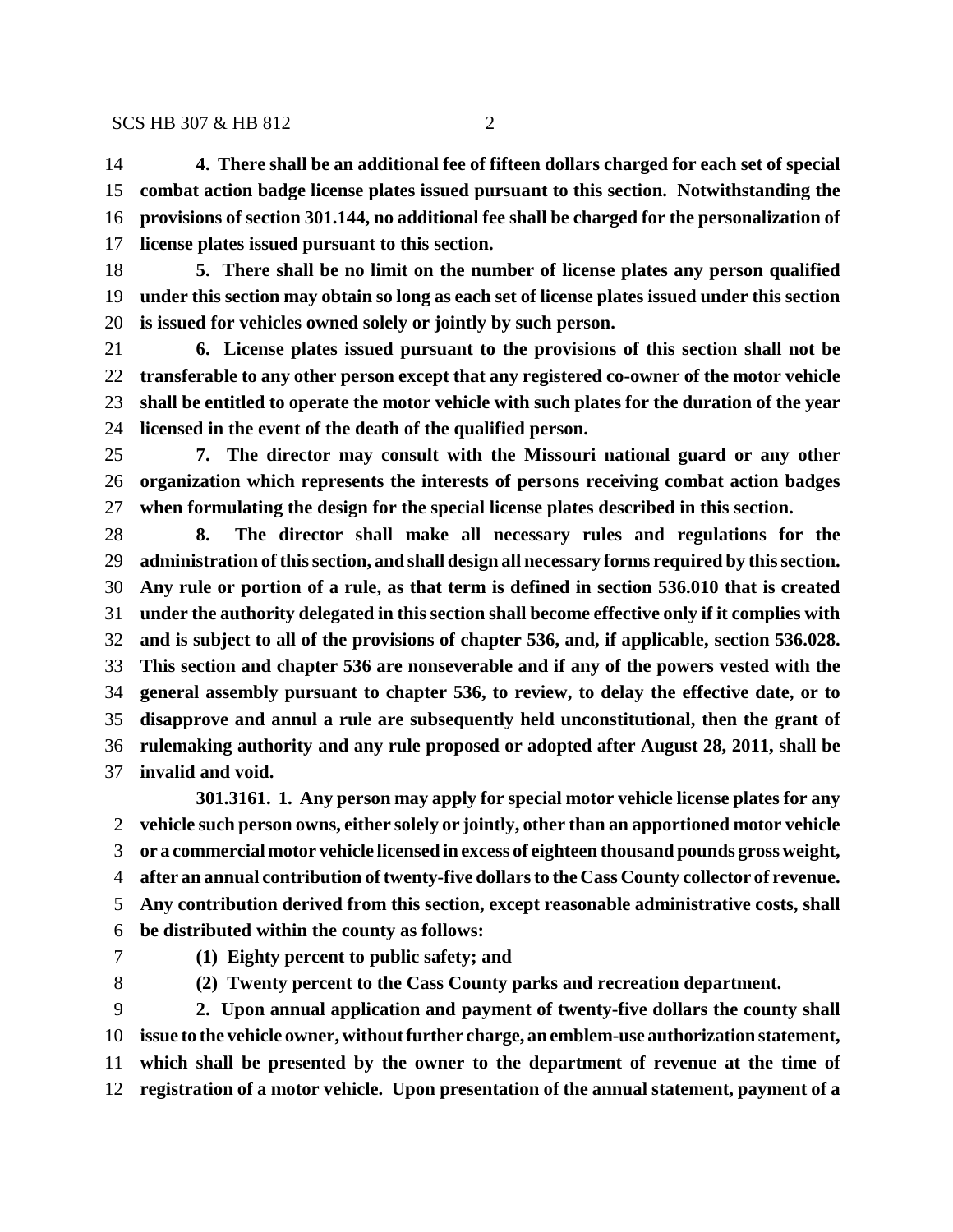### SCS HB 307 & HB 812 3

 **fifteen-dollar fee in addition to the registration fee and documents which may be required by law, the department of revenue shall issue to the vehicle owner a personalized license plate which shall bear the words "CASS COUNTY -- THE BURNT DISTRICT" in the place of the words "SHOW-ME STATE". Such license plates shall be made with fully reflective material with a common color scheme and design, shall be clearly visible at night, and shall be aesthetically attractive, as prescribed by section 301.130. Notwithstanding the provisions of section 301.144, no additional fee shall be charged for personalization of license plates under this section.**

 **3. The director of revenue shall make necessary rules and regulations for the administration of this section, and shall design all necessary forms required by this section. Any rule or portion of a rule, as that term is defined in section 536.010, that is created under the authority delegated in this section shall become effective only if it complies with and is subject to all of the provisions of chapter 536 and, if applicable, section 536.028. This section and chapter 536 are nonseverable and if any of the powers vested with the general assembly pursuant to chapter 536 to review, to delay the effective date, or to disapprove and annul a rule are subsequently held unconstitutional, then the grant of rulemaking authority and any rule proposed or adopted after August 28, 2011, shall be invalid and void.**

**301.4006. 1. Notwithstanding any other provision of law, any person, after an annual payment of an emblem-use fee to the Nixa Education Foundation, may receive personalized speciality license plates for any vehicle owned, either solely or jointly, other than an apportioned motor vehicle or a commercial motor vehicle licensed in excess of eighteen thousand pounds gross weight. The Nixa Education Foundation hereby authorizes the use of its official emblem to be affixed on multi-year personalized speciality license plates as provided in this section. Any contribution to the Nixa Education Foundation derived from this section, except reasonable administrative costs, shall be used solely for the purposes of the Nixa Education Foundation. Any person may annually apply for the use of the emblem.**

 **2. Upon annual application and payment of a fifteen dollar emblem-use contribution to the Nixa Education Foundation, the Nixa Education Foundation shall issue to the vehicle owner, without further charge, an emblem-use authorization statement, which shall be presented by the vehicle owner to the director of revenue at the time of registration. Upon presentation of the annual emblem-use authorization statement and payment of a fifteen dollar fee in addition to the regular registration fees, and presentation of any documents which may be required by law, the director of revenue shall issue to the vehicle owner a personalized speciality license plate which shall bear the emblem of the**